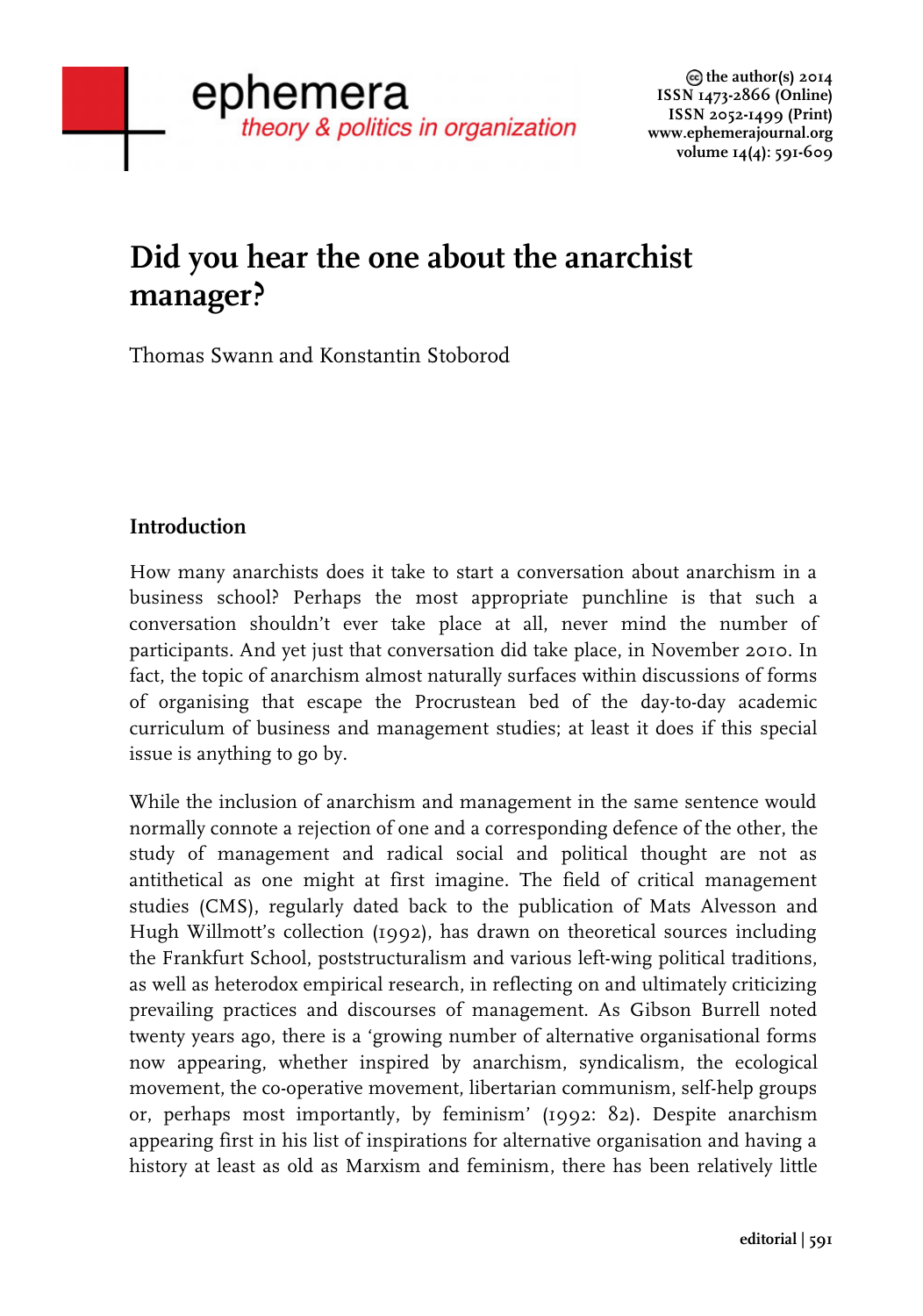research on anarchism and its principles within management studies. The core aims of this special issue are, firstly, to identify where the links between anarchism and CMS lie and, secondly, to provide a space for those working at these intersections to contribute towards bringing this new cross-over into existence. In many ways, one could say that this issue returns to Burrell's comments made at the outset of CMS and tries to show where and how the claim about anarchism as an alternative organisational form influencing CMS can be taken seriously.

To date, anarchism hasn't prominently featured in any of the key CMS journals. Many of the authors who have juxtaposed anarchism and CMS, or introduced an anarchist-inspired reading of management, business and organisation into the mix of what goes on in CMS, have also contributed to this special issue. So while this special issue is introductory in nature, it is not unprecedented. One might see the pre-history of anarchism and CMS as Colin Ward, the influential British anarchist writer, sees anarchism itself: always existing, like seeds beneath the snow. So if the already existing work can be seen as the anarchist seeds beneath the CMS snow, then this special issue, while certainly not the blossoming endpoint of this intersection can be made sense of as a green shoot, struggling to make an entry into the world.

So what was germinating beneath the snow before the special issue was put together? While there are of course a number of important works that focus more generally on radical left politics and organisation theory, focussing variously on social movements (e.g. Böhm et al. 2010; Davies et al., 2005; Feigenbaum et al. 2014; Maeckelbergh 2009; 2014), workers cooperatives and self-organisation (e.g. Atzeni and Ghigliani, 2007; Atzeni and Vieta, 2014; Cheney, 1999; Webb and Cheney 2014), non-commodified work practices (Williams, 2005; 2014), leadership (Western, 2013) and the commons (De Angelis and Harvie, 2014; Fournier, 2013), the purpose of this special issue is to hone in on specifically anarchist contributions to these debates and others. In terms of CMS, the anarchist seeds are indeed few and far between. While Chris Land's (2007) and Martin Parker's (2011) work on pirates and other outlaws don't deal exclusively with anarchism, they do show the radical and very-often anarchistic practice that have taken place in specific historical contexts. More explicitly, Patrick Reedy's (2002) work has drawn on anarchism in its discussion of utopias. Reedy takes inspiration from anarchism as a 'powerful counterdiscourse to the managerial vision of the good life' and argues that anarchism is characterised by principles of 'diversity, difference and voluntarism over collective norms and orthodoxies' (*ibid.*: 170). Reedy, along with Martin Parker and Valerie Fournier, have also contributed to the intersection of anarchism and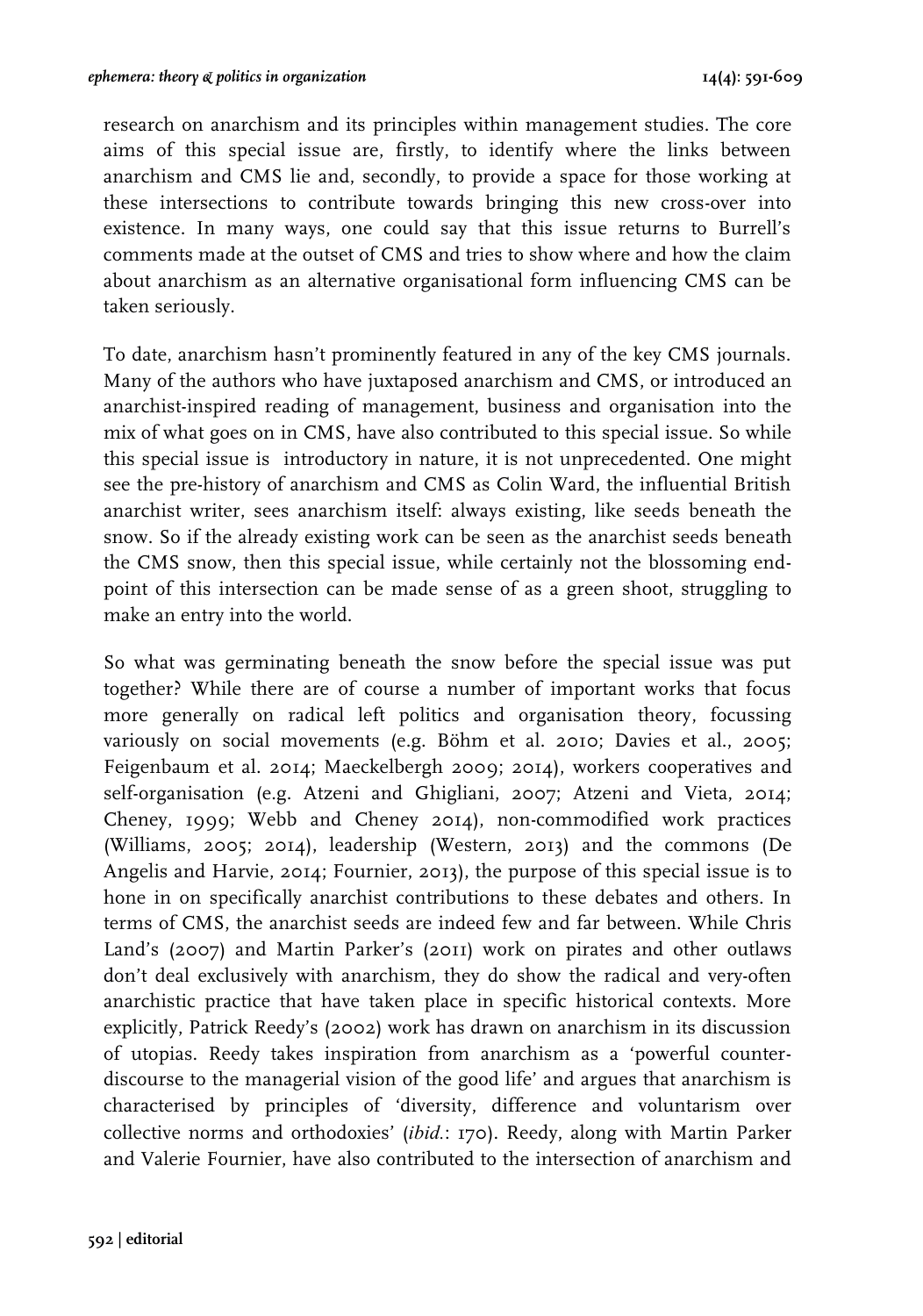CMS through their *Dictionary of Alternatives* (2007) which similarly takes anarchism as having something important to say to CMS.

The two most recent contributions to the discussion come from Neil Sutherland et al. (2013) and George Kokkinidis (2014). Sutherland et al. discuss forms of anti-authoritarian leadership in anarchist groups, highlighting the fact that while leaders may not be formally present in such groups, practices of leadership certainly are. Kokkinidis in turn examines the role of autonomy and democratic decision-making in Greek workers' collectives. This empirical research focuses on the concrete practices that take place within several radical workers' collectives in Greece and how they relate to political principles such as fair pay, democratic control and individual autonomy in the workplace.

Other attempts to bring anarchism into conversation with organisation theory, though outside CMS as a discipline, do represent important contributions. Perhaps the earliest of these is Pierre Guillet de Monthoux's *Action and existence* (1983): Guillet de Monthoux reflects on his experiences with anarchism in this special issue. Marius de Geus' *Organisation theory in political philosophy* follows, published in Dutch (as *Organisatietheorie in de politieke filososofie*) in 1989, examined several political philosophers' work through the lens of organisation theory. De Geus devotes two chapters to anarchism and organisation theory, one to Mikhail Bakunin and the other to Peter Kropotkin (this latter chapter is included in this issue in English translation for the first time). Brian Martin has also written on the relationships between anarchism and organisation, highlighting, for example, how anarchists are expected to behave in mainstream organisations (2013) as well as anarchist responses to expertise (2008-2009). L. Susan Brown's essay 'Does work really work?' (n.d.) questions identity in the context of work and discusses the case for the abolition of work (see also, Black 1986). Similarly of interest, Guillaume Paoli's *Demotivational training* (2008) attacks modern human resources management, while Liam Barrington-Bush's *Anarchists in the boardroom* (2013) focuses on the management and organisational practices of NGOs encouraging organisations to be 'more like people.'

Other studies consider anarchism as a theory of organisation including critical legal scholar Grietje Baars (2011), social movements scholars Anna Feigenbaum (e.g. 2010) and Andre Pusey (e.g. 2010) and critical geographers Jenny Pickerill (e.g. Pickerill and Chatterton, 2006; Barker and Pickerill, 2012), Simon Springer (e.g. 2012) and Richard J. White (e.g. White and Williams, 2012)<sup>1</sup>. Other scholars

 1 White and Williams have also contributed to this special issue.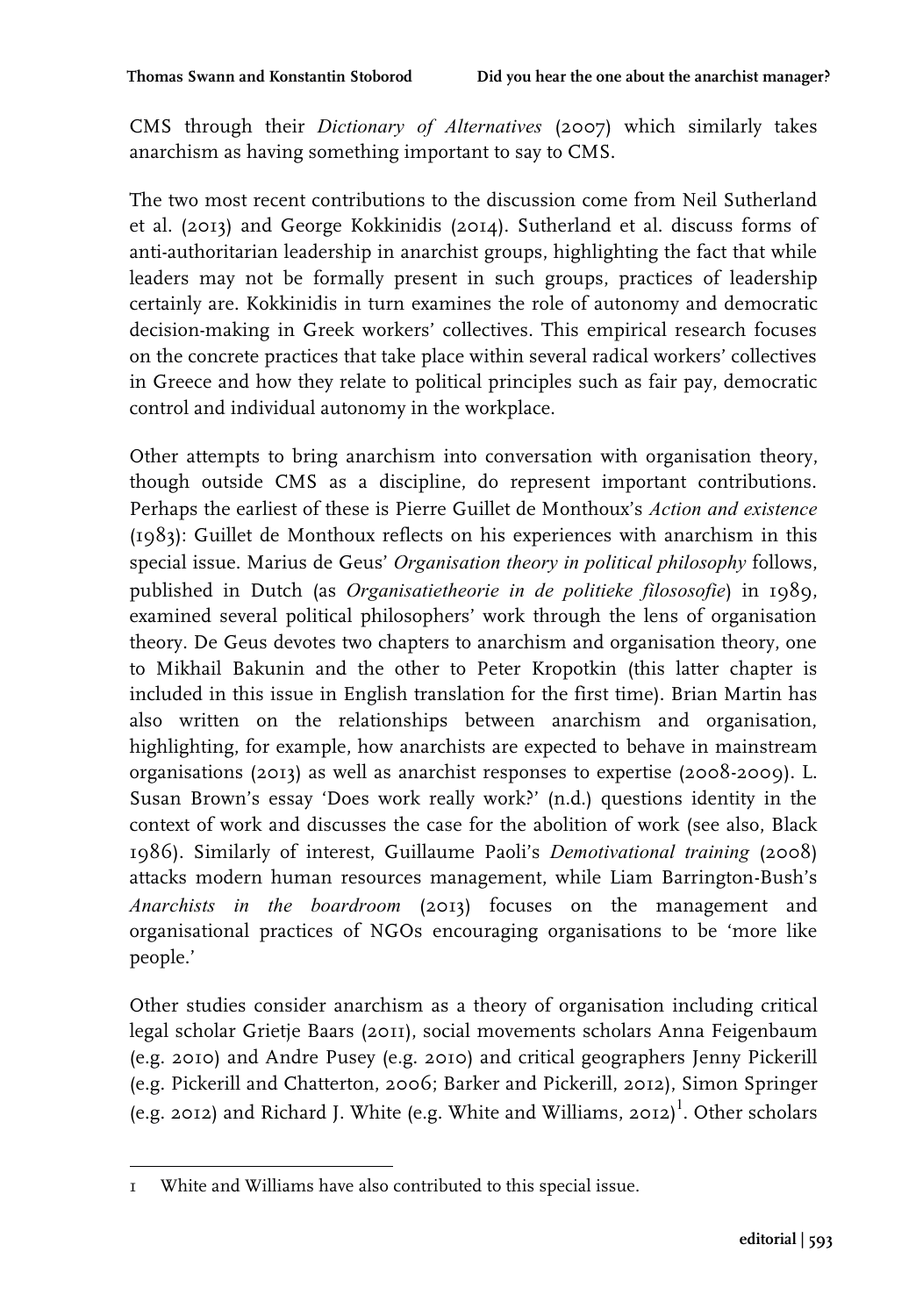worth mentioning here are: Adin Crnkić (2013), Maria Daskalaki, PJ Holtum, Emil Krastrup Husted, Bojan Radej, Leandros Savvides and Orestis Varkarolis.

As mentioned above, this brief literature review constitutes a few anarchist seeds beneath the snow of CMS. Something we wanted to identify in putting this special issue together was whether anarchism figures more generally in CMS and to do this we turned to six journals that are considered as suitable homes for CMS research.

## **Anarchism in critical management studies**

We conducted a brief bibliometric analysis for the sake of discerning the extent to which anarchism resides within CMS. Drawing on the work of Stephen Dunne, Stefano Harney and Martin Parker (2008), we surveyed six journals 'usually hospitable to those writing in the name of CMS' (*ibid*. 275). The six journals we examined were: *Culture and Organization*; *Critical Perspectives on Accounting*; *Gender, Work and Organization*; *Consumption, Markets and Culture*; *Accounting, Organizations and Society*; and *Organization*. Rather than providing research that aims to bolster the status quo of mainstream organisations, critical management journals aim to take business, management and organisation as phenomena that deserve to be studied and/or criticised. As Martin Parker, writing with Robyn Thomas, elsewhere notes (Parker and Thomas, 2011), the very idea of a critical sociological discipline is oxymoronic:

many academics would argue that all good work in social sciences is critical, in the sense of being sceptical of common sense, and regarding all arguments as provisional and dependent on evidence. (*ibid*., 421)

In opposition to this conventional notion of critique, CMS developed a need to challenge the complicity of business and management research in the running of capitalism from a moral and political, as well as academic, standpoint. Not only is CMS aimed at studying business and management, it is also committed, at least in theory, to generating a politically oriented critique of management and managerialism (Parker, 2002). At its inception, the 'critical' in CMS was taken to refer to the Critical Theory of the Frankfurt School, labour process theory and critical realism (all having their roots in Marxist political thought), as well as postmodernism and poststructuralism (which while not being as explicitly leftwing as other influences have certainly formed an important part of left-wing critique for the last 40 or so years) (e.g. Alvesson and Wilmott, 1992; Böhm and Spoelstra, 2004). In this sense, then, to be a critical management journal is not only to soberly take business and management as objects of study but also to approach them as parts of the capitalist system and to critique them on those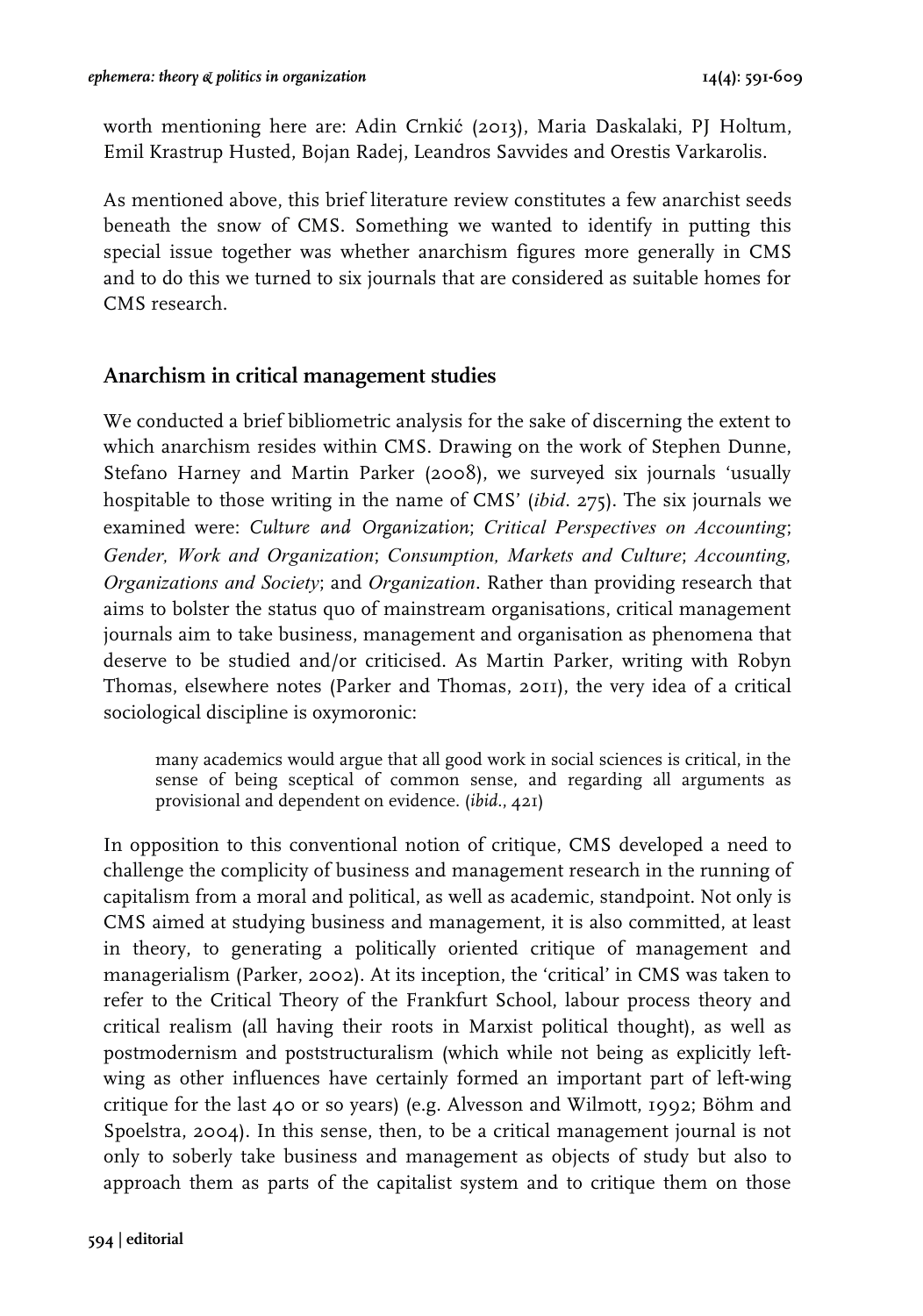grounds. As CMS developed as a discipline it moved to include as wide a range in terms of critique as exists in the left as a whole. Feminist opposition to patriarchy (e.g. Calás, 1996; Ashcraft, 2009), post-colonial opposition to racism and imperialism (e.g. Ibarra-Colado, 2006; Mir and Mir, 2013) and queer opposition to imposed gender and sexual identities (e.g. Brewis, Hampton and Linstead, 1997; Hassard, Holliday and Wilmott, 2000) all made an impact (although as Rumens (2013; 2014) highlights, queer theory could be seen as occupying a marginal space in CMS and as we show below in some journals appears less than anarchism).

So what role has been given to anarchism within CMS's critique of business and management? A review of the critical management journals can help answer this question. The analysis we conducted took these six CMS-related journals and, using their websites' own search functions, searched for the phrase "anarch\*" (using the wildcard asterisk would return results containing all words beginning with 'anarch', such as 'anarchism', 'anarchist', 'anarchy', etc.). We included all results available, which in all cases meant from the journal's inception to when the study was conducted, in May 2013. Based on these searches, we ended up with a total of fifty-five articles.

Of these fifty-five articles, twenty-five had an instance of the search term in the text, three of which were in quotations from other authors; twenty-three included the search term in the bibliography; and only two referenced authors who could be considered as anarchist academics. The search turned up only five instances of what we termed 'naive' uses of anarchism. By this we mean the equation of anarchy with chaos, mindless violence, a complete lack of rules and authority and an ethics of 'anything goes'. Twelve of the fifty-five articles returned had some kind of a radical edge to them: they presented, discussed or came from a radical left political position. Not one of the articles we found in these six critical management journals actually dealt with anarchism at length as a political theory or form of action. In every case where anarchism or anarchy came up it was a fleeting mention, an aside in an article the focus of which was elsewhere. This supports the hypothesis that anarchism has been largely absent from critical management journals: not once in the last 20 or more years has a CMS-related journal published an article that deals extensively with anarchism.

As well as searching for explicit mentions of anarchism in critical management journals, we also searched for other political 'ideologies', for want of a better word: socialism, feminism, Marxism, post-colonial theory and queer theory. Along with anarchism these have all been highlighted as having influenced CMS. In each case these was significantly more interest paid to these other bodies of theory than anarchism. 'Socialism', for example, appears in thirty-one articles in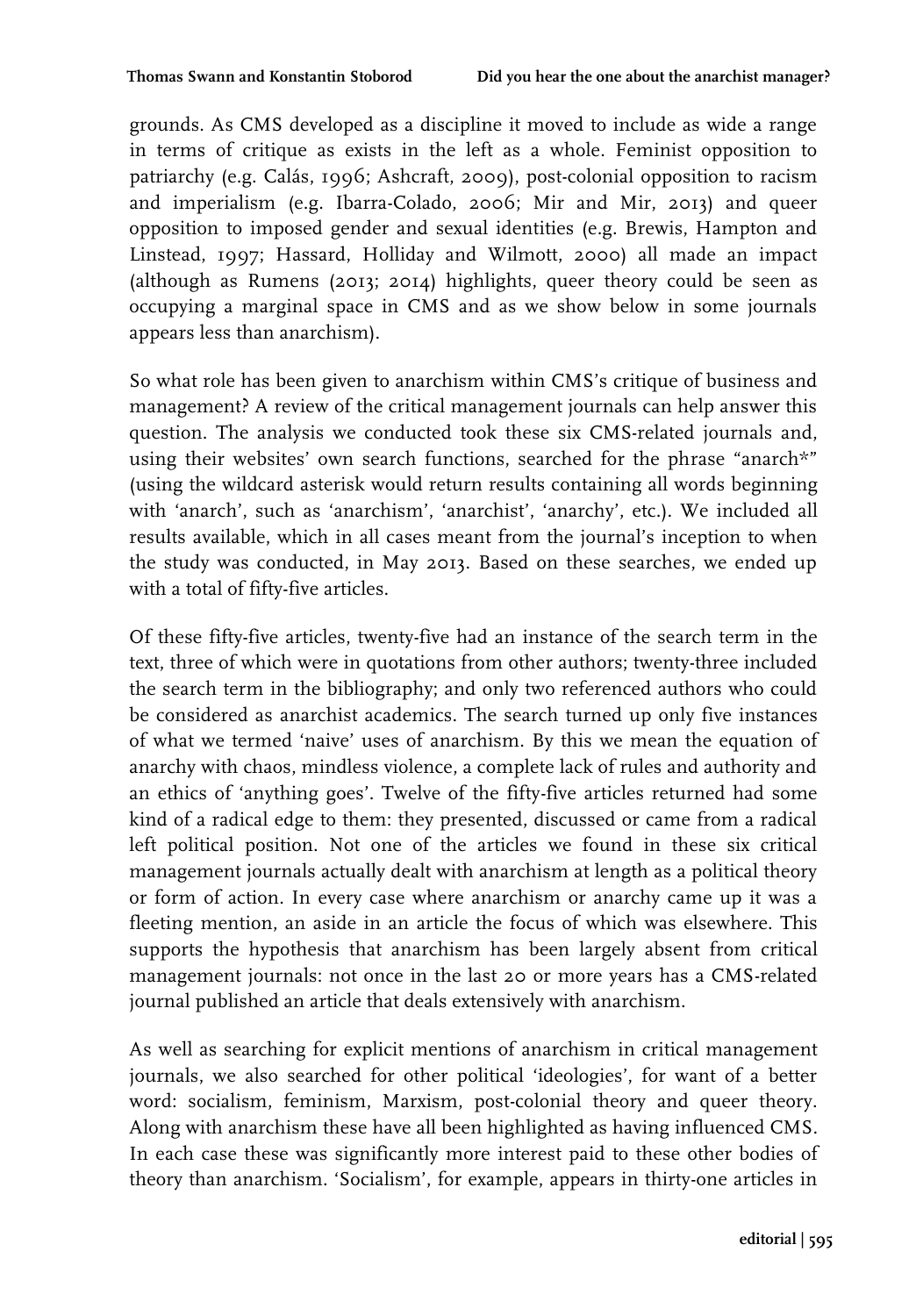*Culture and Organization* compared to anarchism's two, and has forty-three mentions in articles in *Gender, Work and Organization* compared to three article that mention anarchism. *Organization* is one journal in which the differences aren't so pronounced. Socialism comes up in twenty-seven articles in *Organization* while anarchism appears in twenty-two; still a difference in favour of socialism but not such a great one. Looking at 'feminism' tells a similar story, *Accounting, Organizations and Society* has sixty-seven articles but only twelve mentioning anarchism. The only political position or ideology which comes up in a similar amount of articles is that of 'queer' (i.e. queer theory). Four articles in *Culture and Organization* mention 'queer' while two mention anarchism. *Accounting, Organizations and Society* doesn't have a single article that includes the word 'queer' but has twelve that include some mention of anarchism. This perhaps owing to the fact that Queer Theory is a relatively recent academic intervention, emerging in the early 1990s. Still, in some other journals it enjoys more frequent mention than anarchism. Table 1 below includes the figures for each journal and ideology.

| <b>Journals</b>              | Anarchism   Feminism |     | Socialism |     | Marxism Post-colonial Queer |                |
|------------------------------|----------------------|-----|-----------|-----|-----------------------------|----------------|
|                              |                      |     |           |     |                             |                |
| Culture and                  | $\overline{2}$       | 66  | 31        | 38  | 22                          | $\overline{4}$ |
| Organization                 |                      |     |           |     |                             |                |
| <b>Critical Perspectives</b> | 14                   | 105 | 152       | 227 | 82                          | 6              |
| on Accounting                |                      |     |           |     |                             |                |
| Gender, Work and             | $\overline{3}$       | 354 | 43        | 41  | 11                          | 44             |
| Organization                 |                      |     |           |     |                             |                |
| Consumption,                 | $\overline{2}$       | 64  | 26        | 35  | 6                           | 15             |
| Markets and Culture          |                      |     |           |     |                             |                |
| Accounting,                  | 12                   | 67  | 161       | 123 | 54                          | $\theta$       |
| Organizations and            |                      |     |           |     |                             |                |
| Society                      |                      |     |           |     |                             |                |
| Organization                 | 22                   | 89  | 27        | 38  | 45                          | 29             |

*Table 1: Mentions of specific political positions or ideologies in CMS journals*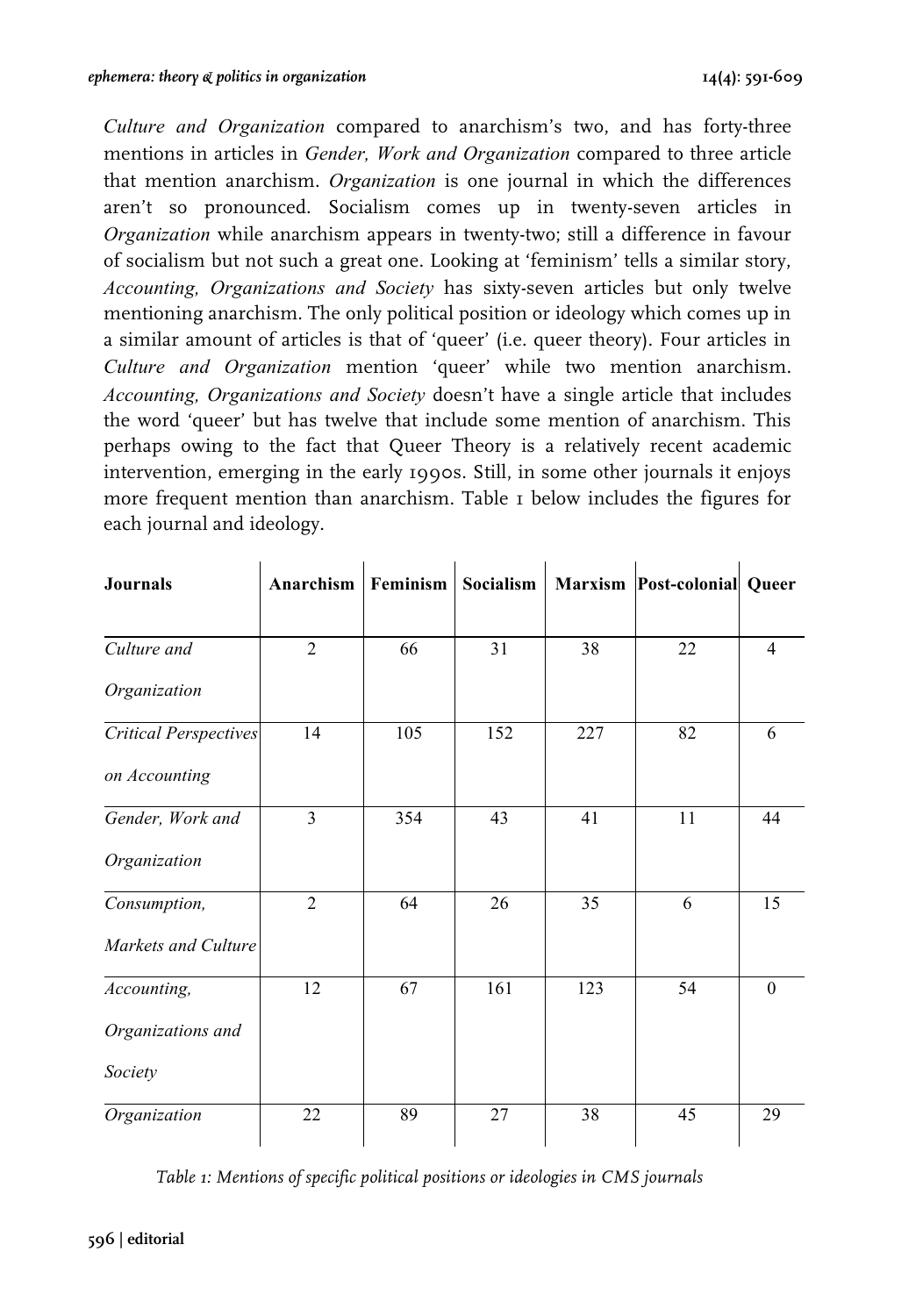Our search in these journals also brought to our attention three articles which both included anarchism in the title and were mentioned more than once as references in the 55 articles we surveyed. These three articles are: David Cooper, David Hayes and Frank Wolf's 'Accounting in organized anarchies: understanding and designing accounting systems in ambiguous situations' (1981) (which was returned in our initial search as well as being referenced more than once); Tony Tinker's 'Metaphor and reification: are radical humanists really libertarian anarchists?' (1986) (referenced more than once); and Eben Moglen's 'Anarchism triumphant: free software and the death of copyright' (1999) (referenced more than once). Of these, only Moglen's article deals with anarchism in a political sense. Cooper, Hayes and Wolf are among those who use anarchy in a naive sense to refer to disorder, while Tinker doesn't really deploy the concept at all and any mention of libertarian anarchism outside the title is buried in an endnote that makes reference to Gareth Morgan's radical humanism.

What this empirical account of the state of CMS journals with respect to anarchism tries to show is not that there are moves behind-the-scenes to exclude research on anarchism from CMS or that CMS is on the whole hostile to anarchist research but the more general point that anarchism simply hasn't featured as a serious concern in CMS. The reasons for this may be many and we wouldn't want to start speculating; this is something further, more qualitative research might be able to determine. Anarchism has only in the last decade or two began to be taken seriously again as a movement on the radical left (e.g. Graeber, 2002; Parker et al., 2007: 10) never mind in academia and perhaps it should come as no surprise that while it has warranted mention now and then given its historical importance, it hasn't featured in the same way that feminism or Marxism have. Anarchist studies itself is a small (but quickly growing) field and while the journal *Anarchist Studies* has been published twice a year since 1993 the first Anarchist Studies Network conference was held only six years ago, at Loughborough University in September 2008. So anarchist research hasn't played much of a role in academia up until the last few years, certainly not when compared to other political movements, and CMS proves, as we have tried to show, to be no different. While the seeds have been there, they haven't yet produced the green shoots this special issue represents. Perhaps our initial disappointment at not finding more of anarchism in CMS in fact could have been expected from the outset. But of course this says nothing of the role anarchism should have in CMS. It may appear infrequently and even then most often in passing, but for us there have been since the outset strong reasons to believe that anarchism has much to offer CMS and vice versa. Ultimately, this special issue attempts to redress the imbalance in CMS journals and provide a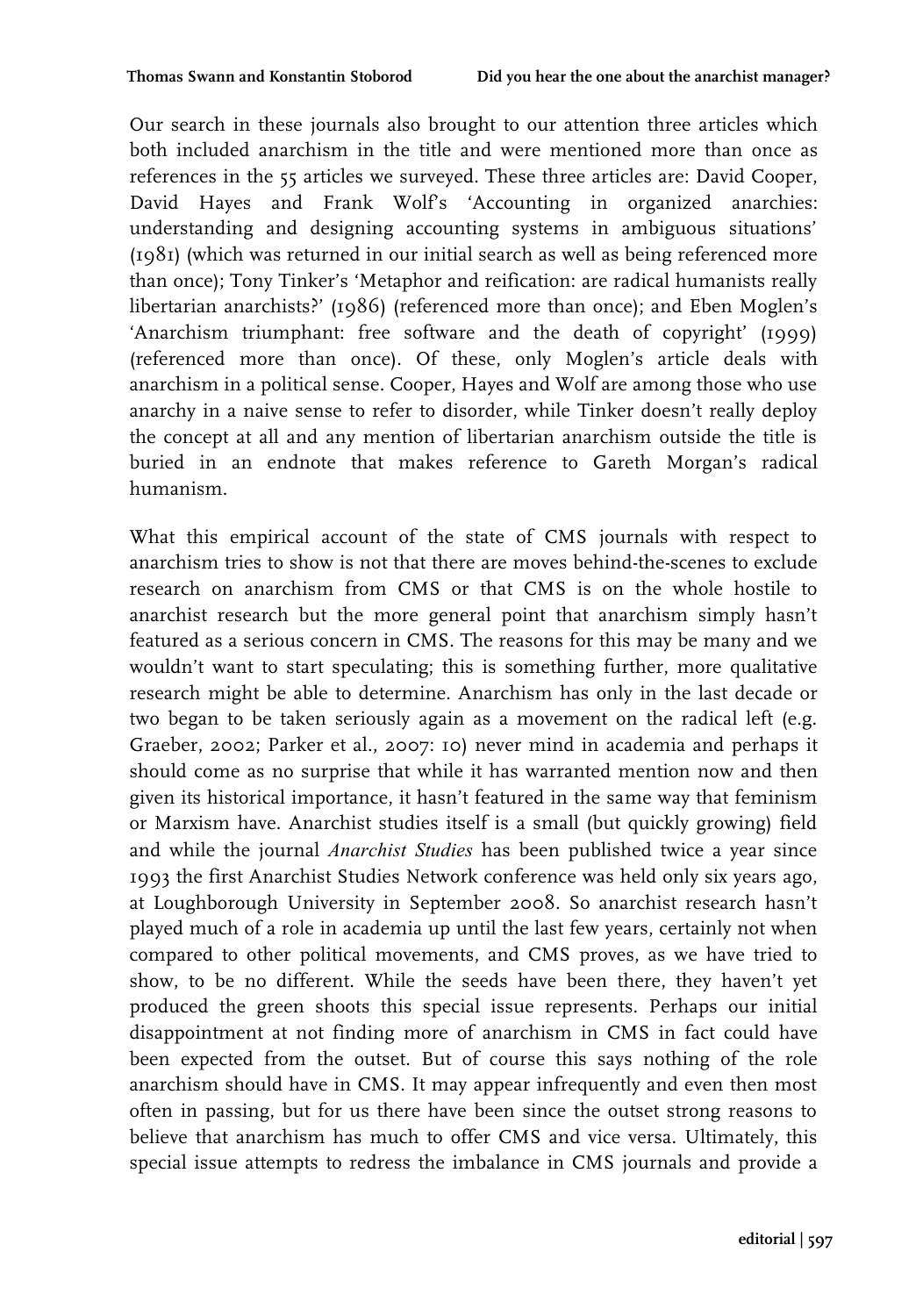space for discussions of that which lies at the intersection(s) between anarchism and CMS.

# **Contribution to the field**

When starting work on this project, we as editors ventured into uncharted territory, perhaps even creating a new territory that had not previously ever properly existed. The cartographic metaphors (see e.g. Deleuze and Guattari, 1987) that are invoked here often do more than simply bringing the land of CMS and anarchism into being in some kind of Baudrillardian manner, but are actually the best way of describing what the issue does in terms of its goals and contribution. Not only, however, are the whereabouts of anarchism and CMS quite unknown, as analysis outlined in the previous section reveals, but also the route has to pass through a space saturated with a plethora of biases, stereotypes, misconceptions, hostilities and simple lack of understanding. The most challenging aspect of this is that those biases are equally present on the side of organisation studies as well as on that of anarchist studies. This may in fact be evidence of the conceptual flimsiness that the former often suffers from and the controversial (at least from a mainstream academic standpoint) political biography the latter is endowed with.

Thus it seems to us that one of the main and overarching contributions this issue makes is shaking off these misconceptions, paving a way for a productive dialogue and further questioning of what exactly alternative forms of organising can and should be about. Correspondingly, the importance of opening up the debate and identifying points of intersection, can be gauged by the number of preconceived opinions that have to be scrutinised and (hopefully) revaluated and/or reconsidered in the process of going through the pages of this edition of *ephemera*. If there was a goal we had firmly in our minds while working on this special issue it was precisely this one.

At the same time an attempt to try to firmly establish the coordinates of the intersection between CMS and anarchism might be an example of rigid scholarly fetishisation, which risks reducing each field to dogmatism and their respective default positions. Instead, we think the issue makes most sense as a collection of answers to all sorts of questions that inevitably rise when anarchism is offered to serious reflection, all the more so with management and business as the backdrop. In this light, the contributions, while being self-sufficient and dealing with different problems, together make up a complex and comprehensive narrative aimed at addressing a wide range of practical and theoretical concerns; such concerns that inevitably arise when a progressive theory of organisation is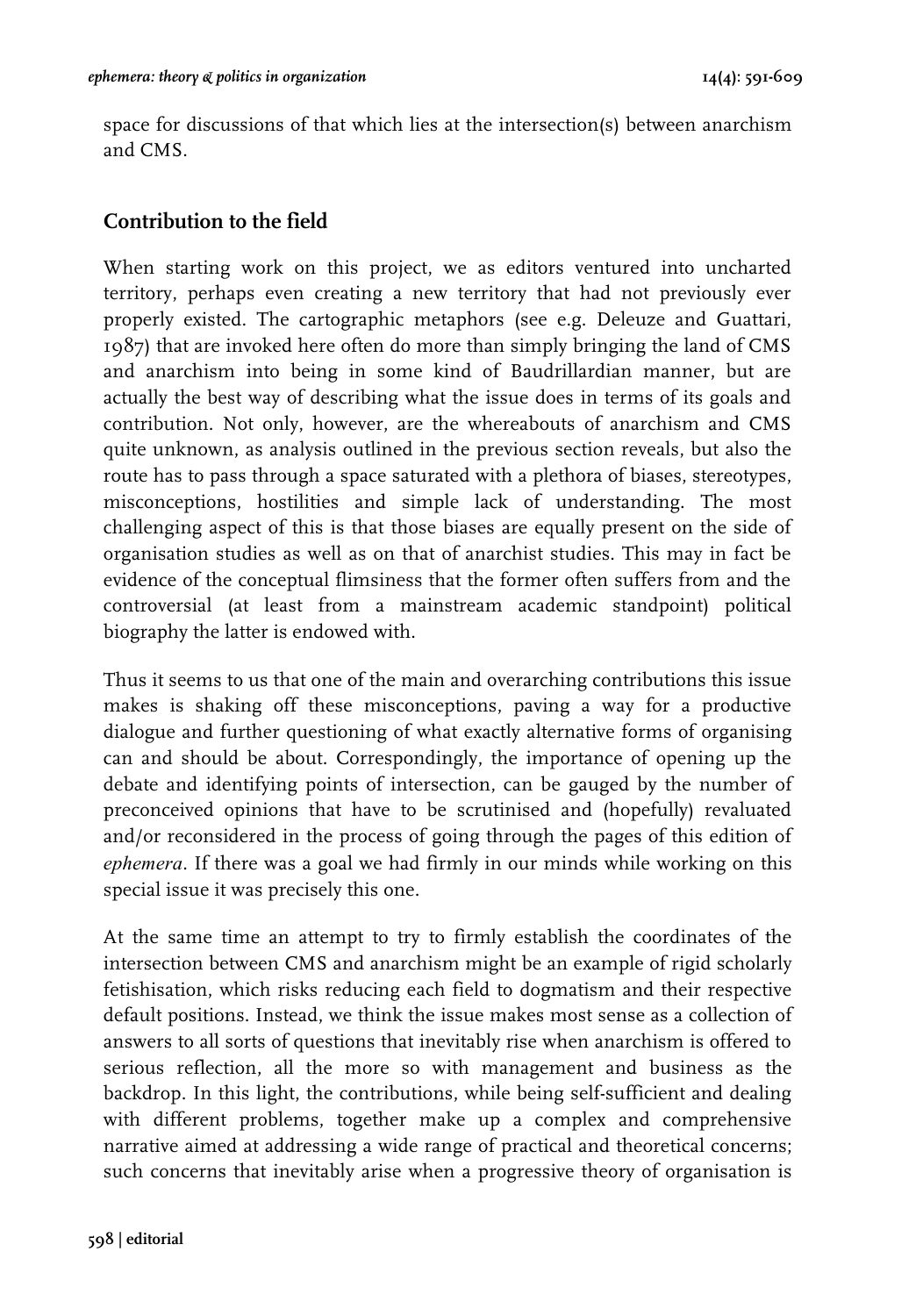proposed. Taking the gamut of the various (primarily poorly informed) critiques often levelled at anarchism – a simplistic understanding of political economy, a certain degree of anachronism, a naive utopianism, etc. – as an implicit point from which to distance ourselves, this special issue, through its multiple contributions, presents anarchist theory of organisation as much more nuanced and appealing than it might appear at the outset.

CMS seems to be inevitably connoted as a field where practical knowledge of a kind of 'how things can be done' is favoured, increasingly so under the auspices of the call for 'critical performativity' (Spicer, et al., 2009). That may be one reason why the anarchist studies perspective presented by Ruth Kinna suggests that the practical side of the recent examples of anarchist organising may constitute the main contribution of anarchism to CMS. However, the likely fallacy of adopting the position of critical perfomativity with respect to management of organisation can be seen as, perhaps inevitably, succumbing to a Jamesonian diagnosis. We simply stop imagining the world outside of capitalism and also other forms of domination and exploitation. That is why we suggest that as well as paying attention to practical lessons (indeed, this has merited a separate section in this special issue), CMS has to preserve the critical-political edge that Burrell was talking about at the dawn of the CMS, as a heterodox niche within organisation and management studies. Thus, somewhat contrary to Kinna's suggestion, we contend that there is a lot to be learned and even introduced to the field of CMS from anarchist history as well as anarchist theory; not least to reawaken a suppressed and yet vital capacity for critical imagination.

Imagination is something that envelops this whole project. This is where everything started. Although, as we highlighted above, we didn't initially think that it would take an awful lot of imagination to bring anarchism and CMS together, it turned out to be essential. That is also why the final section of this special issue affirms radical imagination as one of the crucial ways forward for the project of bringing anarchism and CMS together. Importantly, however, between tender sentiments to imagination, what we managed to accomplish, thanks to all the people who took part in this project, is to recalibrate our understanding of alternative organising and what studying it critically might mean. It would be naive to assume that with this one issue all the omissions, gaps and even deliberate evasions presented in the previous section can be fully addressed. Meanwhile, the range of themes raised within the special issue and variety of the backgrounds of the contributors, is testament to the fact of how much there is to be said about many facets of organisational life and its political implications. What we, as editors, witnessed with this special issue is the emergence of an almost separate vernacular, one that allows questions of the very notion of organisation to be asked, and in a way that breaks with the trite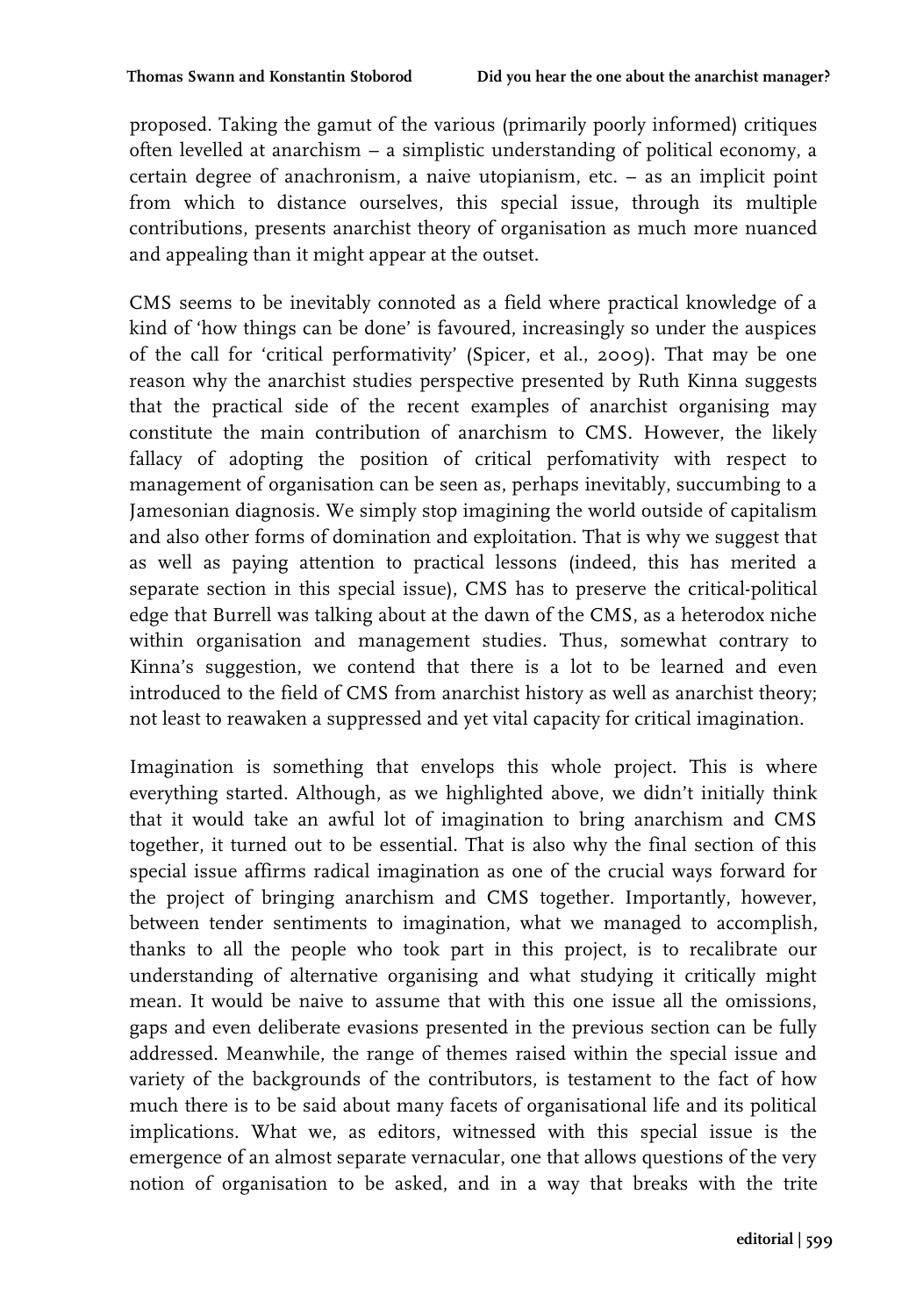ideological wisdoms and capitalist discursive hegemony. Introducing anarchist theory and practice to the field of organisation studies, where business and management are shy of being sacred ideologemes, allows for reclaiming of the territory at which we all, willingly or otherwise, dwell

# **One possible ordering of the special issue**

Trying to stitch together an overview of the articles and notes included in this special issue is a difficult task. Not only are there so many (twenty in total, making this one of the biggest issues of ephemera to date), but the connections between them are so manifold that when putting the table of contents together we found ourselves with several options on our hands. Indeed, drawing a map of this special issue has proved perhaps as difficult as drawing a map of a physical landscape, the central concern being: which map do you draw, while all the time acknowledging that the map is not the territory? Ruth Kinna, editor of the journal *Anarchist Studies* and one of the founders of the Anarchism Research Group at Loughborough University, has provided her own overview of the issue from an anarchist studies perspective (see the preface to this issue). She has drawn one of these possible maps. Our table of contents and this overview make up another. We have sub-divided the special issue into five sections, outlined below.

## *1. Anarchism as a theory of organisation*

'Anarchism as a theory of organisation' borrows its title from Colin Ward's influential 1966 piece. This is apt not only because Ward is one of the authors cited in this issue the most, but also because organisation, alternative forms of organisation to be more precise, emerges as one of the core concerns of the contributions to this issue. This is perhaps unsurprising given that the intersection here is between anarchist politics and anarchist studies, on the one hand, and critical management studies, a body of sociological thought that deals intimately with questions of organisation: organisation of space, people, bodies, identities, knowledge, resources, value, wealth, and so on. As Kinna notes in her overview, 'the inventive and productive ways that anarchism has approached questions of organisation in theory and through practical experimentation might be seen as its primary contribution to CMS'. That being said, CMS' account of organisation and the analysis of different organisational forms many of the authors here present shows that this could also be a terrain on which CMS contributes to anarchist theory and practice.

Martin Parker, George Cheney, Valerie Fournier and Chris Land's contribution is perhaps the most pertinent in this regard, presenting as it does a manifesto for alternative organisation. They present a view of alternative organisation with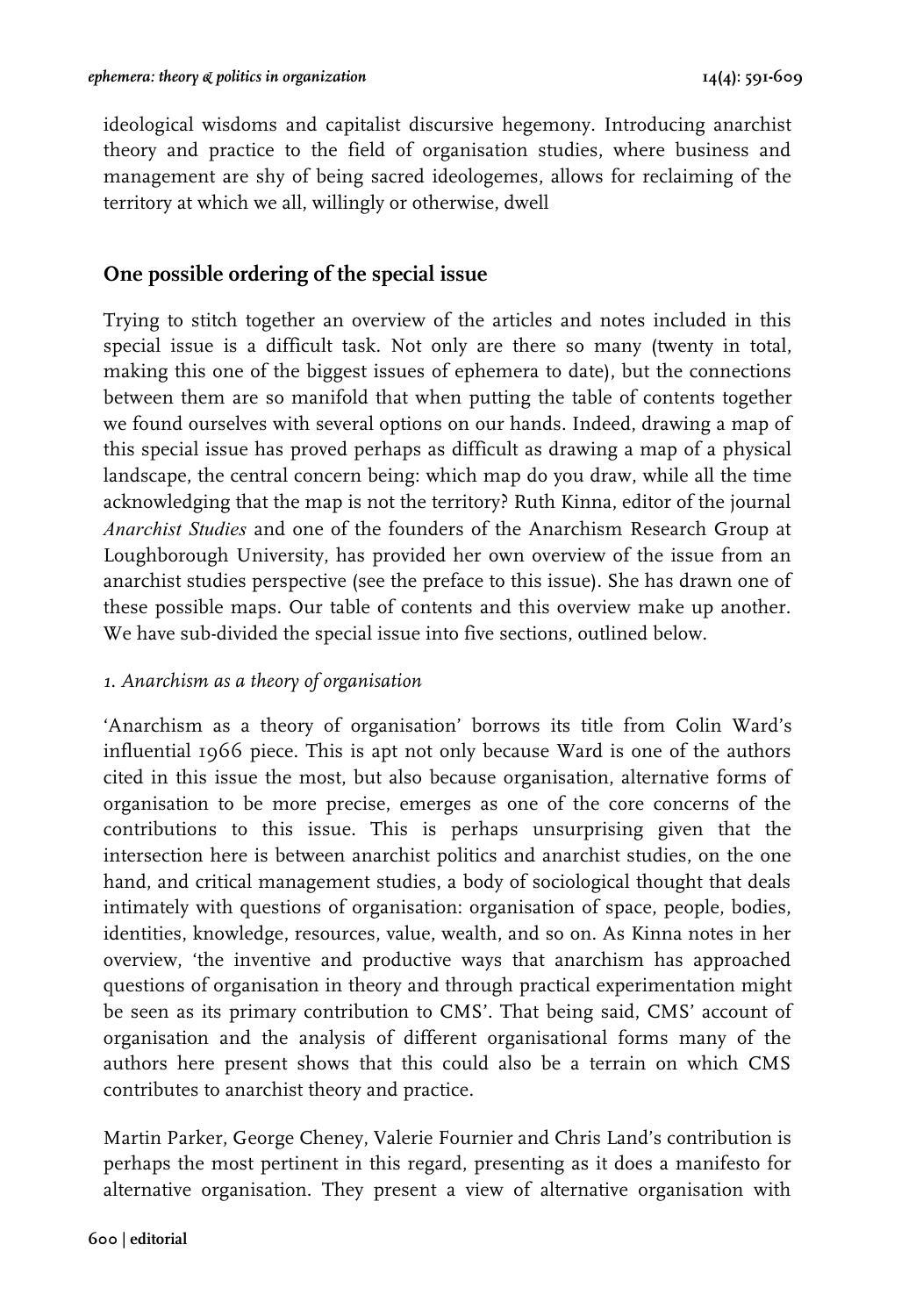autonomy, solidarity and responsibility as fundamental elements and their article highlights both the promise and difficulties of anarchist and alternative organisation. Individual autonomy and co-operation are on the face of it contradictory, but doesn't identifying such a contradiction as being of central importance risk reducing anarchist engagement with organisation to a simplistic rejection in the name of the untamed individual? Patrick Reedy's article contributes to this project bringing a critical edge to discussions of alternative organisation. He highlights the tendency within critical scholarship to reproduce abstracted accounts of non-managerial sites of organisation rather than engaging critically with the practices and subjectivities that actually constitute such sites. Reedy argues that CMS scholars could learn a lot from critical geographers, sociologists and political theorists in approaching alternative organisation and, crucially, drawing on real-life examples of anarchist organisation. While Reedy's and Parker et al.'s contributions speak to a humility of CMS academics concerned with radical and anarchist organisations, it is important to recognise where and how CMS can contribute to understanding these forms of organisation and, ultimately, making them better as alternatives. In the final contribution to the section on anarchism and organisation theory, J. Christopher Paskewich deals directly with Colin Ward's work and its relation to that godfather of management gurus Peter Drucker. Paskewich brings to this debate on anarchist organisation theory the cautionary tale of taking anarchism merely as a form of organisation (embodying certain principles of flexibility and autonomy and an opposition to strict hierarchy) and ignoring the essential challenge it represents for all forms of domination and exploitation. Crucially though, Paskewich is not suggesting that anarchists and those interested in alternative organisation can learn nothing from Drucker. His work, while limited in its critique, does suggest ways in which autonomous forms of work can be integrated in large organisations. The flip side of this is that it also shows how autonomy can be incorporated and co-opted by capitalist organisation and sapped of its radical potential.

#### *2. Key ideas in anarchism and CMS*

The second section of this special issue focusses on some of the key ideas in CMS and anarchist theory and practice. Looking in turn at leadership, ethics, political economy, consumption and technology, this section draws out some of the important overlaps between cutting edge work in both anarchist studies and CMS. Simon Western, who here builds on his earlier-introduced concept of Autonomist Leadership, argues that rather than rejecting leadership in social movements, anarchists and other radicals ought to recognise that leadership is not synonymous with hierarchical structures and fixed leaders. Western draws on Lacanian psychoanalysis to describe the potential of leadership as an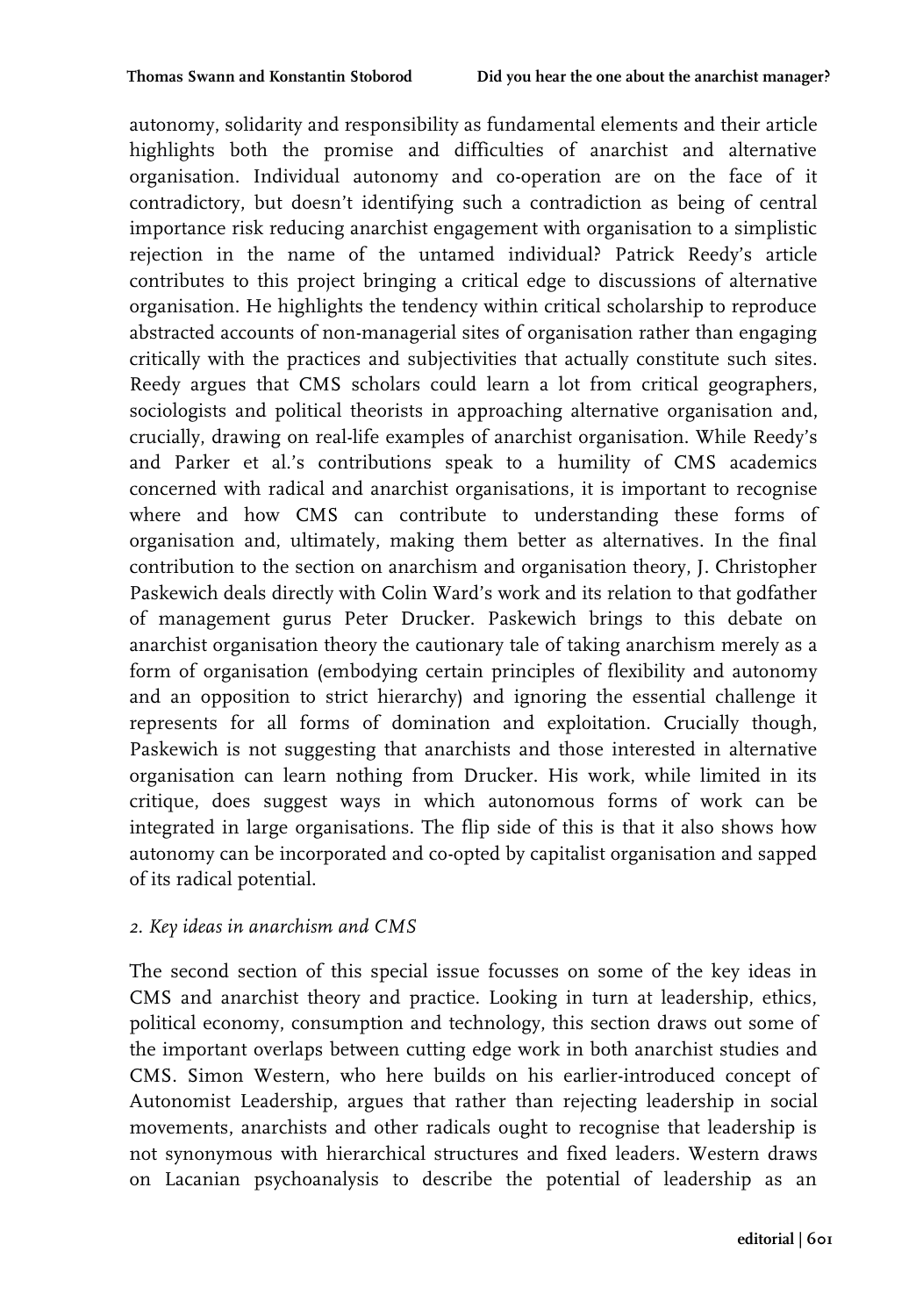emergent process that occurs in social movements. Western's contribution is important not only because leadership is a central topic of discussion in CMS but also because of how he engages with recent critical work on leadership in social movements. Following Western's contribution comes that of Benjamin Franks. Franks here develops an anarchist critique of business ethics and corporate social responsibility. In a focussed and rigorous account of both anarchism's critical edge and Milton Friedman's position on ethics and the duty of the manager, Franks argues that even a softer version of capitalism, of the type promoted by CSR scholars and activists, should be rejected on the grounds that it clashes with the core anarchist values. Franks shifts anarchism away from a simplistic opposition to coercion and instead defines it in terms of the contestation of hierarchical social structures, a social view of the self, a focus on prefigurative action and the rejection of a universal epistemology. Carl Rhodes takes up the question of business ethics and anarchism from a different direction, basing his contribution on Emmanuel Levinas' an-archic ethics of openness to the Other and sets this against a background of corporate tax-avoidance and the bottom-line justification of 'it's called capitalism.' Rhodes shows that a Levinasian ethics has the potential to pose a critique of corporate authority and can be put to work to justify dissent in the face of the excesses of corporate freedom. This note makes connections between some of the most critical ethical responses to capitalism in CMS and recent developments in Postanarchism. What Rhodes is able to do ultimately is frame anarchism in terms that those unfamiliar with its terminology might find less alienating than other approaches.

The fourth contribution in this section is from Angela Wigger and deals with some of the proposals for an anarchist political economy. While anarchism is often characterised as having less to say about political economy than Marxism, Wigger shows that although it does share much of its critique with its sibling, this doesn't mean that anarchist theorists don't have important contributions to make. Wigger demonstrates that from its inception in the mid-19 $^{\text{th}}$  century, anarchism was intimately concerned not only with a critique of political economy but also with proposing alternative economic practices. Andreas Chatzidakis, Gretchen Larsen and Simon Bishop, in their note, add more to this anarchist political economic critique by focussing on consumption and the importance of de-growth in imagining and realising practical alternatives. Rather than situating themselves in mainstream de-growth discourse, Chatziadakis et al. put forward a more radical understanding of de-growth and sustainability and provide an analysis of contemporary consumer culture along these lines. They conclude by arguing for a shift from viewing citizenship as consumption to viewing citizenship as social participation. Their account is developed in relation to a more general radical politics but shows again one area of clear intersection between anarchist theory and practice and CMS. The final contribution in this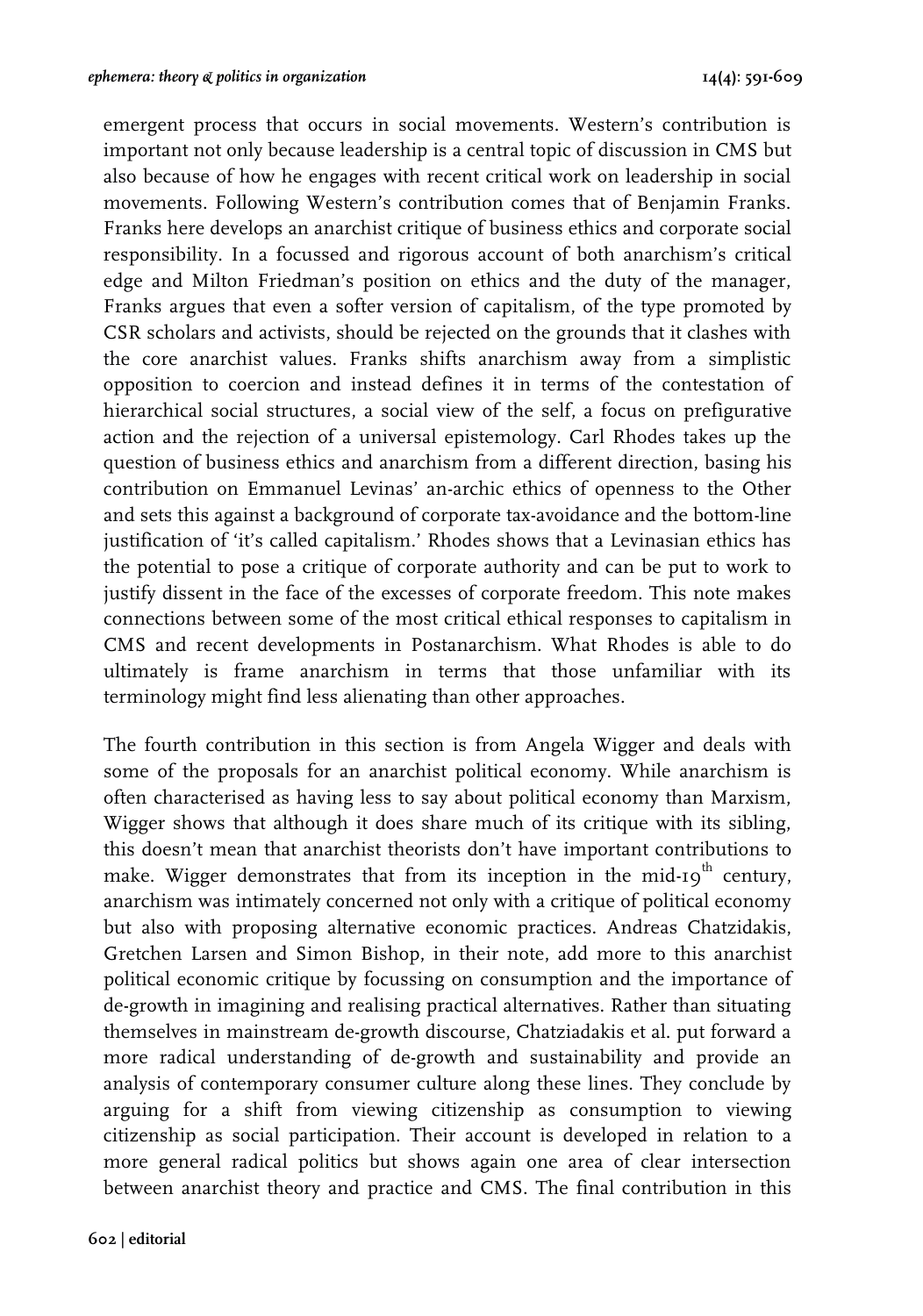second section is Simon Collister's note on anarchism, social technology and hacktivism. Collister asks whether there is any space left for technology-enabled radical organisation in contemporary society and draws on a range of theoretical positions including, importantly, hacker culture and Postanarchism. Hacktivism, he shows, is not a homogenous phenomenon and the distinction between an abstract and a critical hacktivism is crucial when it is seen in relation to anarchist and radical politics. Collister also highlights the importance of discussions around technology in the anarchist tradition and points towards the connections between anarchism and cybernetics developed in Ward's *Anarchy* journal in the 1960s.

#### *3. The roots of anarchist organisation*

The third section of this special issue tries to bring together contributions that examine the roots of anarchism as a theory and practice of organisation. Marcello Vietta opens this section with a detailed historical account of *autogestión* or selforganisation. He describes how the concept emerged in the  $19<sup>th</sup>$  century and was promoted by anarchists like Proudhon, Bakunin and Kropotkin as well as Marx and others. Vietta lays out a narrative of how autogestión developed through the 20<sup>th</sup> century before making something of a resurgence in the early-21<sup>st</sup> century with workers co-operatives and the solidarity economy coming to the fore as radical alternatives to capitalist exploitation. This account of *autogestión* is an invaluable contribution to both anarchist studies and CMS given its foundation in Vietta's rich theoretical and empirical research. Moving on from Vietta's largescale account of anarchist self-organisation, Elen Riot's case study of publishing and multimedia workers in France charts the shift in politics from the anarchist and syndicalist publishing workers of the  $19<sup>th</sup>$  and  $20<sup>th</sup>$  centuries to the current neoliberal outlook of those working in the contemporary multimedia and software industries. In a contrast reminiscent of the distinction between Ward's anarchism and Drucker's liberal working practices discussed by Paskewich, Riot shows how in many ways the signified content of anarchism as a radical antiauthoritarian and anti-capitalist position has been replaced by a far more accommodating and commercial way of doing business, as exemplified by the likes of Steve Jobs, Mark Zuckerberg and the Googleplex. Remaining in the French context, Norman Jackson and Pippa Carter turn to the pseudo-anarchist Georges Sorel and the ways in which his radical thought connects to many of the most recent developments in critical management and organisation theory. While Sorel has often been adopted as something of a fascist, for example by Carl Schmidt, Jackson and Carter do a fine job of highlighting his personal and academic importance for a more critical, even radical, position and argue that his approaches to language, science, myth and agonistics prefigure the poststructuralist turn in CMS. While not made explicit in the paper itself, the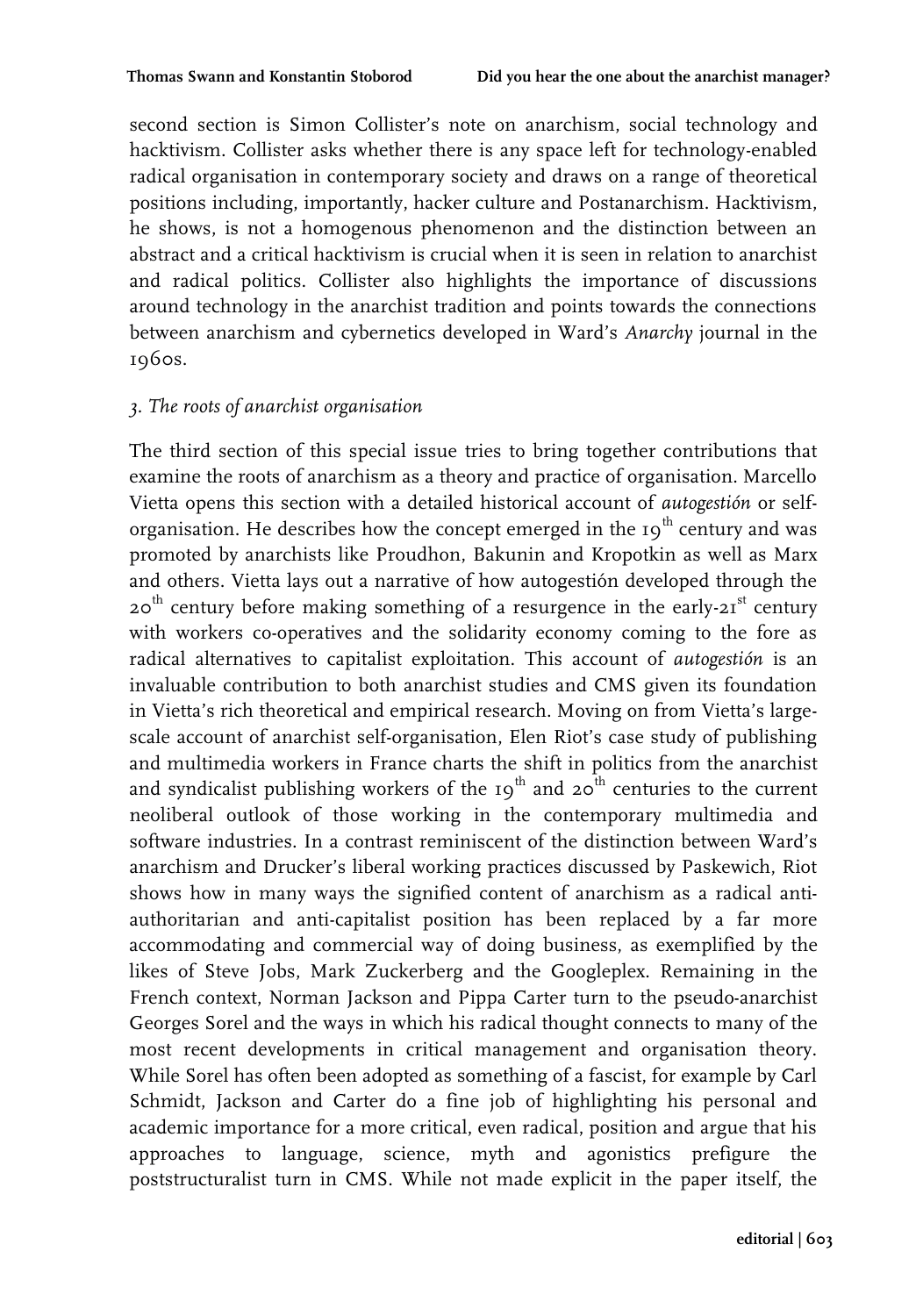reader may well note some (unexpectedly) strong connections here between Sorel and Postanarchism, and Sorel could well come to stand alongside Max Stirner as a precursor to this turn in anarchist theory.

#### *4. Anarchist praxis*

The next section turns from anarchist theory to anarchist praxis and the practical experiences activists and others have with anarchist organising. This is an incredibly important section to have in the special issue as it provides a space for reflection on the real-life examples of anarchism. While many see anarchism as an unworkable ideal, the contributions in this section show that although it certainly isn't unproblematic, anarchism does exist in the lived practices of alternative forms of organising and reproducing social life. Sandra Jeppesen, Anna Kruzynski, Rachel Sarrasin and Émilie Breton of the Collectif de Recherche sur l'Autonomie (CRAC; Collective Autonomy Research Group), a Montrealbased anarchist research collective, discuss in their contribution some of the results of their long-term research project on the anarchist commons in Montreal. Their article both surveys some of the concrete practices of the anarchist commons and provides a reflection on the role of such a commons in resisting exploitation and domination. Their rich analysis identifies several key elements of anarchist organisation and sheds a theoretical light on them that draws on anarchist as well as Autonomist Marxist theory. Fabian Frenzel provides a similar empirically-grounded reflection but this time on protest camps, specifically the Camps for Climate Action in the UK. Building on some of the themes discussed in the contributions to the first section of the special issue, Frenzel argues for a spatial understanding of protest camps and highlights some of the tensions present in these examples of alternative organisation. Space and territory is central to Frenzel's account and he uses his experience of protest camps to counter some recent conclusions about the virtual nature of partial organisation.

Chris Land and Daniel King focus in their contribution instead on voluntary sector organisation and take the example of one organisation that developed from being rooted in radical and anarchist activism to embodying elements of hierarchical and exploitative working relations. They discuss how dissatisfaction with the shift to more a traditional organisational structure coupled with a drastic cut in funding in recent years drove the organisation to a period of reflection and the resumption of anarchist-inspired consensus decision-making practices. Land and King's research, however, highlights some of the problematic aspects of 'translating' anarchist practices to more mainstream organisational settings. The final contribution to the section on anarchist praxis comes from Richard J. White and Colin C. Williams. They aim to provide support for Ward's thesis that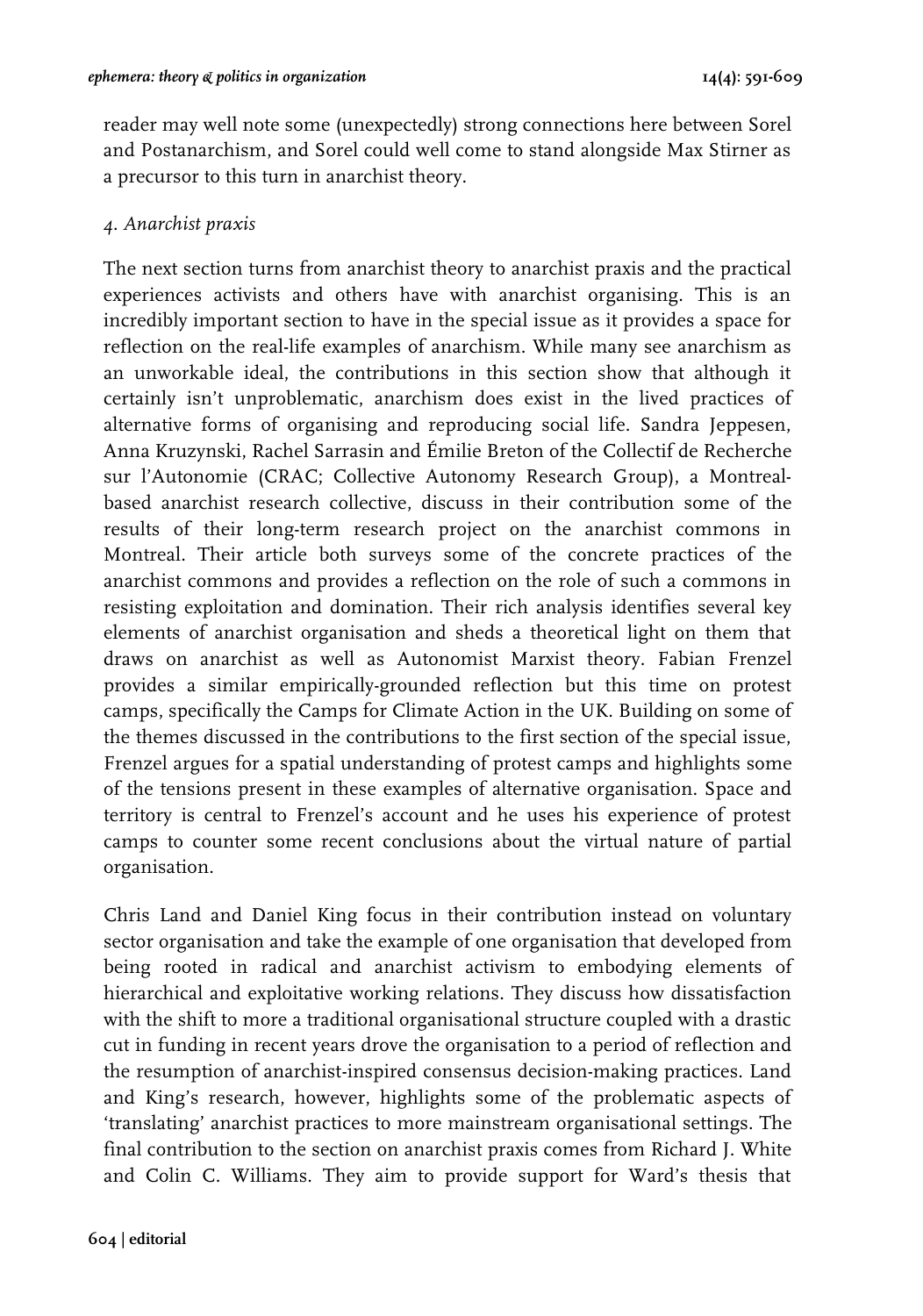anarchism always exists in society as seeds beneath the snow. Their study of noncommodified work shows that within the cracks of capitalism there are examples of the anarchistic organisation of production and reproduction. While they don't claim that these examples show an explicit uptake of anarchist ideas, their work does show that capitalism is far from hegemonic and alternatives exist in the everyday.

#### *5. The radical imagination*

The fifth and final section of the special issues turns to look at notions of the radical imagination and anarchist aesthetics. Pierre Guillet de Monthoux provides a retrospective account of his time working at the intersection of anarchism and CMS. Going back to the 1960s and 1970s Guillet de Monthoux discusses some of the key movements in an aesthetic anarchism, situating this as a form of critique that can be deployed in a management context. He describes a personal narrative that brings him into contact with European radicals, the anarcho-syndicalist CNT in the Spanish Civil War and the neoliberal surge of the 1980s ending by highlighting the importance of Jacques Ranciere's aesthetics as well as his politics as examples of anarchist critique. Brigitte Biehl-Missal and Raymond Saner develop further the notion of anarchist aesthetics in focussing on Fernando Pessoa's *The Anarchist Banker*, a short story adapted for a stage environment by Saner. Their analysis is not only directed towards the claims by the eponymous character of being the only real anarchist in practice but also at seeing the staged version of the short story as a form of anarchist reflection that draws on some of the identifiable aspects of anarchist aesthetics discussed by anarchist studies scholars. Staging such a play in the business school context, Biehl-Missal and Saner argue, presents an opportunity for anarchist reflection on the realities of business and management practice. The final paper in this section and in the special issue as a whole is by David Bell. Bell's paper comes last because in many ways it wraps up a lot of the discussions that have been played out across the various articles and notes in the special issue. Bell takes musical improvisation as an example of anarchist praxis and shows clearly how some of the ideas around anarchist organisation set out in this issue can be developed in practice and what the potential pitfalls of these practical experiments are. Important among these is the constant risk of anarchist modes of organisation being incorporated into dominating and exploitative projects.

## **references**

Alvesson, M. and H. Willmott (1992) (eds.) *Critical management studies*. London: Sage.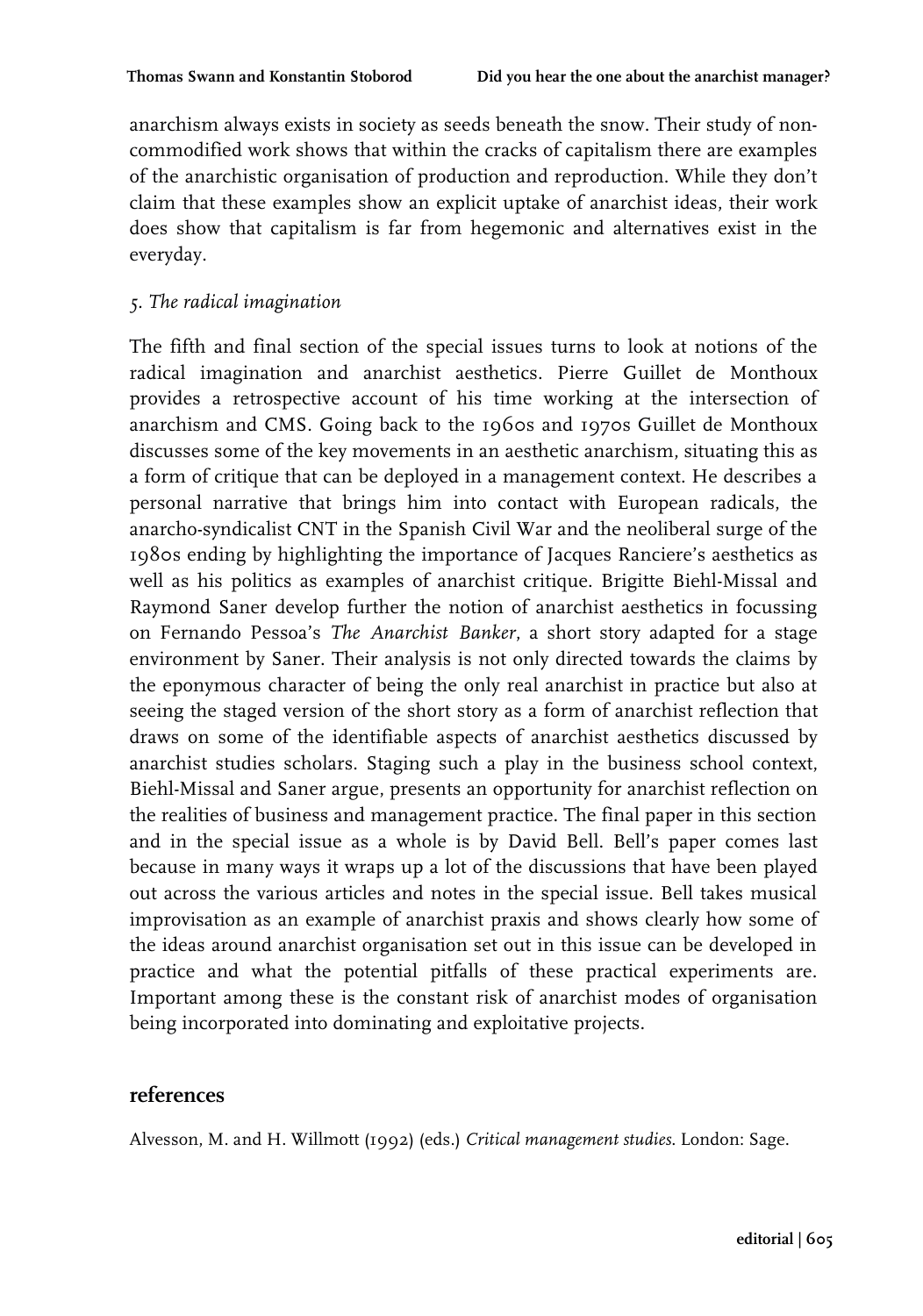- Ashcraft, K.L. (2009) 'Gender and diversity. Other ways to "make a difference"', in M. Alvesson, T. Bridgman and H. Willmott (eds.) *The Oxford handbook of critical management studies*. Oxford: Oxford University Press.
- Atzeni M. and P. Ghigliani (2007) 'Labour process and decision-making in factories under workers' self-management: empirical evidence from Argentina', *Work, Employment & Society*, 21(4): 653-671.
- Atzeni, M. and M. Vieta (2014) 'Between class and the market: Self-management in theory and in the practice of worker-recuperated enterprises in Argentina', in M. Parker, G. Cheney, V. Fournier, and C. Land (eds.) *The Routledge companion to alternative organization*. London: Routledge.
- Baars, G. (2011) '"Reform or revolution"? Polanyian versus Marxian perspectives on the regulation of the economic', *NILQ*, 62(4): 415-31.
- Barker, A. J. and J. Pickerill (2012) 'Radicalizing relationships to and through shared geographies: Why anarchists need to understand indigenous connections to land and place', *Antipode*, 44 (5): 1705-1725.
- Barrington-Bush, L. (2013) *Anarchists in the boardroom*. London: More Like People.
- Black, B. (1986) *The Abolition of Work and Other Essays*. Port Townsend, WA: Loompanics.
- Böhm, S. and S. Spoelstra (2004) 'No critique', *ephemera: theory & politics in organization*, 4(2), 94-100.
- Böhm, S., A. Dinerstein and A. Spicer (2010) '(Im)possibilities of autonomy: Social movements in and beyond capital, the state and development', *Social Movement Studies*, 9(1), 17-32.
- Brewis, J., M. P. Hampton and S. Linstead (1997) 'Unpacking Priscilla: Subjectivity and identity in the organization of gendered appearance', *Human Relations*, 50(10), 1275- 1304.
- Brown, L.S. (n.d.) 'Does work really work?'

[http://www.spunk.org/texts/writers/brown/sp001735.html].

- Burrell, G. (1992) 'The organization of pleasure', in M. Alvesson and H. Willmott (eds.) *Critical management studies*. London: Sage.
- Calás, M. B. (1996) '"The woman's point of view": Feminist approaches to organization studies', in S. R. Clegg, C. Hardy and W. E. Nord (eds.) *Handbook of organization studies*. Thousand Oaks, CA: Sage.
- Cheney G. (1999) *Values at work: Employee participation meets market pressure at Mondragón*. London: ILR Press.
- Cooper, D. J., D. Hayes, and F. Wolf (1981) 'Accounting in organized anarchies: Understanding and designing accounting systems in ambiguous situations', *Accounting, Organizations and Society*, 6(3): 175-191.
- Crnkić, A. (2013) 'Organizational norms and practices in affinity groups: An anarchist perspective', paper presented at the 8th International Conference in Critical Management Studies, Manchester, UK, July 10-12.
- Davis G.F., D. McAdam, W.R. Scott and M.N. Zald (2005) *Social movements and organization theory*. Cambridge: Cambridge University Press.
- De Angelis, M. and D. Harvie (2014) 'The commons', in M. Parker, G. Cheney, V. Fournier, and C. Land (eds.) *The Routledge companion to alternative organization*. London: Routledge.
- De Geus, M. (1989) *Organisatietheorie in de politieke filosofie*. Delft: Eburon.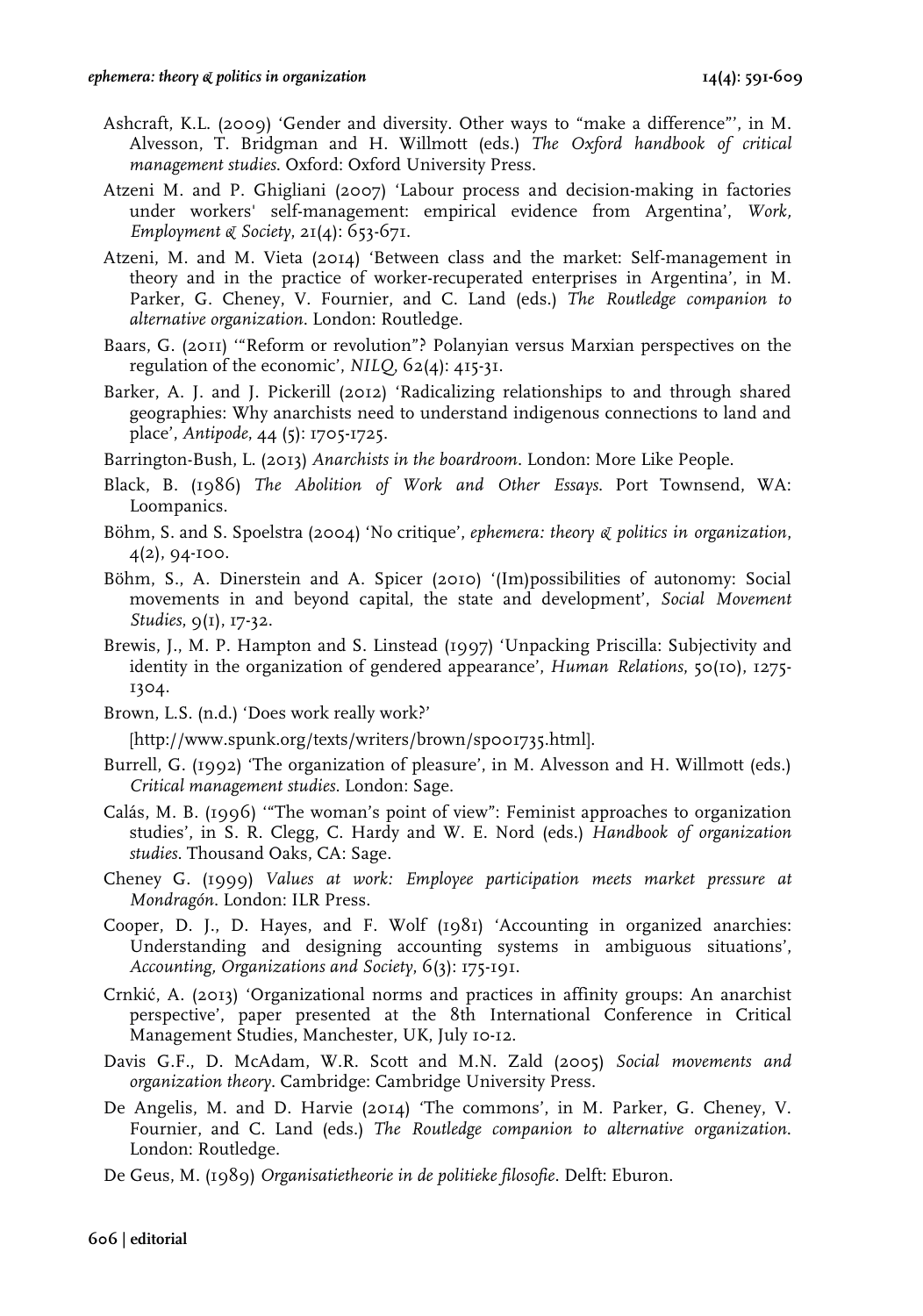De Monthoux, P. G. (1983) *Action and existence*. New York, NY: John Wiley and Sons.

- Deleuze, G. and F. Guattari (1987) *A thousand plateaus. Capitalism and schizophrenia*. Minneapolis, MN: University of Minnesota Press.
- Dunne, S., S. Harney and M. Parker (2008) 'Speaking out: The responsibilities of management intellectuals: A survey', *Organization*, 15(2): 271-282.
- Feigenbaum, A. (2010) '"Now I'm a happy dyke!" Creating collective identity and queer community in Greenham women's songs', *Journal of Popular Music Studies*, 22(4): 367-388.
- Feigenbaum, A., F. Frenzel and P. McCurdy (2013) *Protest camps. London: Zed Books*.
- Fournier, V. (2013) 'Commoning: On the social organisation of the commons', *M@n@gement*, 16(4): 433-453.
- Graeber, D. (2002) 'The new anarchists', *New Left Review*, 13(Jan-Feb): 61-73.
- Hassard, J., R. Holliday and H. Willmott (eds.) (2000) *Body and organization*. London: Sage.
- Iberra-Colado, E. (2006) 'Organization studies and epistemic coloniality in Latin America: Thinking otherness from the margins', *Organization*, 13(4), 463-488.
- Kokkinidis, G. (2014) 'Spaces of possibilities: Workers' self-management in Greece', *Organization*, 0(0): 1-25.
- Land C. (2007) 'Flying the black flag: Revolt, revolution and the social organization of piracy in the "golden age"', *Management & Organizational History*, 2(2): 169-192.
- Maeckelbergh, M. (2009) *The will of the many. How the alterglobalisation movement is changing the face of democracy*. London and New York, NY: Pluto Press.
- Maeckelbergh, M. (2014) 'Social movements and global governance', in M. Parker, G. Cheney, V. Fournier and C. Land (eds) *The Routledge companion to alternative organization*. London: Routledge.
- Martin, B. (2008-2009) 'Expertise and equality', *Social Anarchism*, 42, 10-20.
- Martin, B. (2013) 'The well-dressed anarchist'
	- [http://anarchistsummerschool.files.wordpress.com/2012/07/well-dressedanarchist.doc].
- Mir, R. and A. Mir (2013) 'The colony writes back: *Organization* as an early champion of non-Western organizational theory', *Organization*, 20(1): 91-101.
- Moglen E. (1999) 'Anarchism triumphant: Free software and the death of copyright', *First Monday*, 4(8) [http://firstmonday.org/ojs/index.php/fm/article/view/684].
- Paoli, G. (2008) 'Demotivational training', trans. J. Taylor-Gaida, in *Open House. Kunst und Öffentlichkeit / Art and the Public Sphere*. Vienna: O.K Centrum für Gegenwartskunst Oberösterreich.
- Parker, M. (2002) *Against management: Organization in the age of managerialism*. Oxford: Polity.
- Parker M. (2011) *Alternative business: Outlaws, crime and culture*. London: Routledge.
- Parker, M. and R. Thomas (2011) 'What is a critical journal?', *Organization*, 18(4): 419- 427.
- Parker M., G. Cheney, V. Fournier and C. Land (2014) *The Routledge companion to alternative organization*. London: Routledge.
- Parker M., V. Fournier and P. Reedy (2007) *The dictionary of alternatives. Utopianism and organization*. London: Zed Books.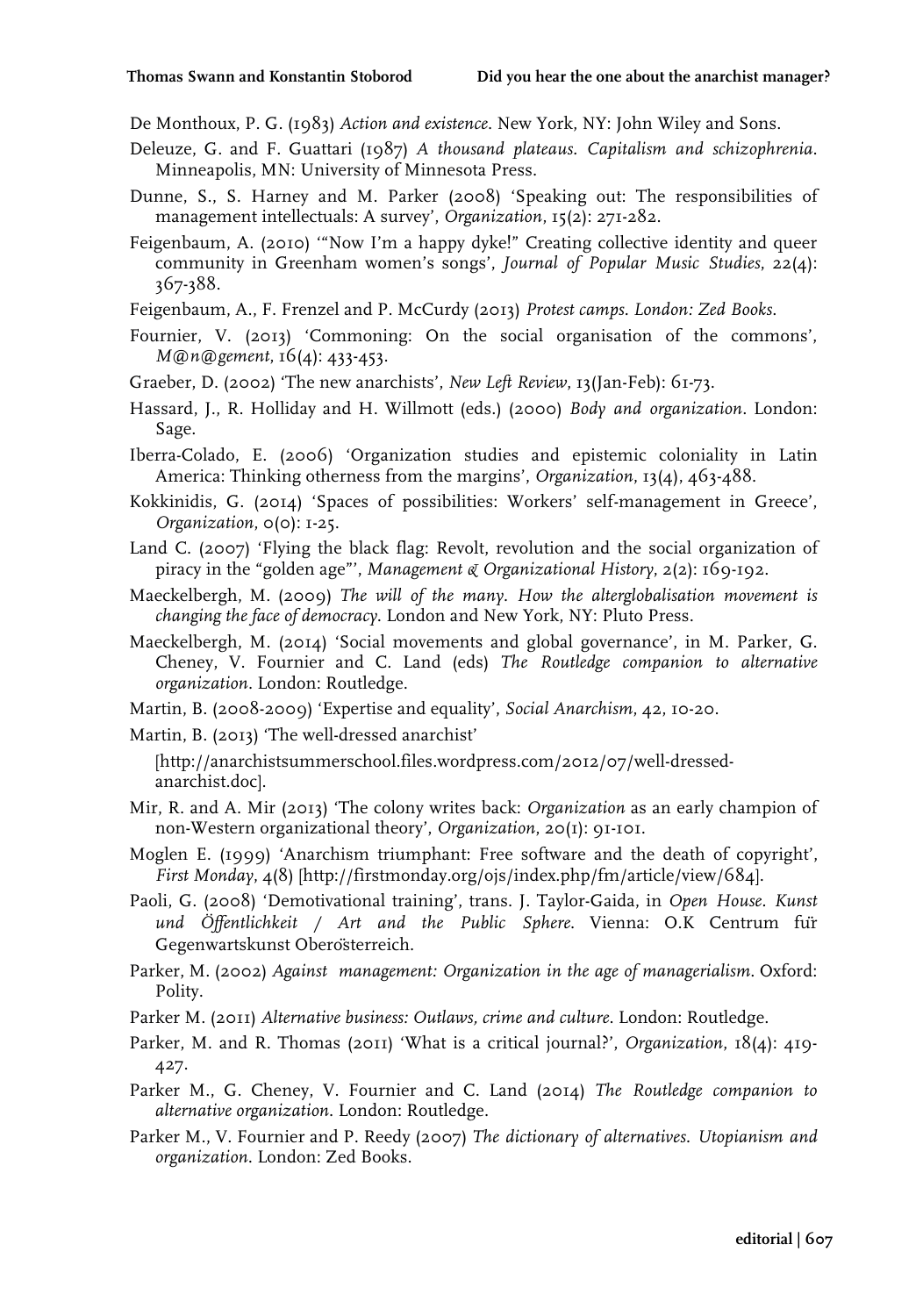- Pickerill, J. and P. Chatterton (2006) 'Notes towards autonomous geographies: creation, resistance and self-management as survival tactics', *Progress in Human Geography*, 30(6): 730-746.
- Pusey, A. (2010) 'Social centres and the new cooperativism of the common', Affinities: A *Journal of Radical Theory, Culture, and Action*, 4(1): 176-198.
- Reedy P. (2002) 'Keeping the Black Flag flying: Anarchy, utopia and the politics of nostalgia', *Utopia and organization*, 50(1): 169-188.
- Rumens, N. (2013) 'Organsation studies: not nearly "queer enough"', in Y. Taylor and M. Addison (eds.) *Queer presences and absences*. London: Palgrave Macmillan.
- Rumens, N. (2014) 'Queer business: Towards queering the business school', in Y. Taylor (ed.) *The entrepreneurial university: engaging publics, intersecting impacts*. London: Palgrave Macmillan.
- Spicer, A., Alvesson, M. and Kӓrreman, D. (2009) 'Critical performativity: The unfinished business of critical management studies', *Human Relations*, 62(4): 537- 560.
- Springer, S. (2012) 'Reanimating anarchist geographies: A new burst of colour', *Antipode*, 44(5): 1591-1604.
- Sutherland, N., C. Land and S. Böhm (2013) 'Anti-leaders(hip) in social movement organizations: The case of autonomous grassroots groups', *Organization*, 0(0): 1-23.
- Tinker, T. (1986) 'Metaphor or reification: Are radical humanists really libertarian anarchists?', *Journal of Management Studies*, 23(4): 363–384.
- Webb T. and G. Cheney (2014) 'Worker-owned-and-governed co-operatives and the wider co-operative movement: challenges and opportunities within and beyond the global economic crisis', in M. Parker, G. Cheney, V. Fournier and C. Land (eds.) *The Routledge companion to alternative organization*. London: Routledge.
- Western, S. (2013) *Leadership: A critical text, 2nd Edition*. London: Sage.
- White, R. J. and C. C. Williams (2012) 'The pervasive nature of heterodox economic spaces at a time of neoliberal crisis: Towards a "postneoliberal" anarchist future', *Antipode*, 44(5): 1-20.
- Williams C. C. (2005) *A commodified world? Mapping the limits of capitalism*. London: Zed Books.
- Williams, C. C. (2014) 'Non-commodified labour', in M. Parker, G. Cheney, V. Fournier and C. Land (eds.) *The Routledge companion to alternative organization*. London: Routledge.

## **the editors**

Thomas Swann is a PhD student and graduate teaching assistant at the University of Leicester School of Management. His research examines the connections between anarchism and organisational cybernetics, using an anarchist version of cybernetics as a tool to analyse the decision-making and communications practices of radical left groups. How social media operates as a communications tool and the ways in which it promotes and/or inhibits non-hierarchical organisation is central to this project. Thomas is a member of the Centre for Philosophy and Political Economy. Email: trs6@le.ac.uk